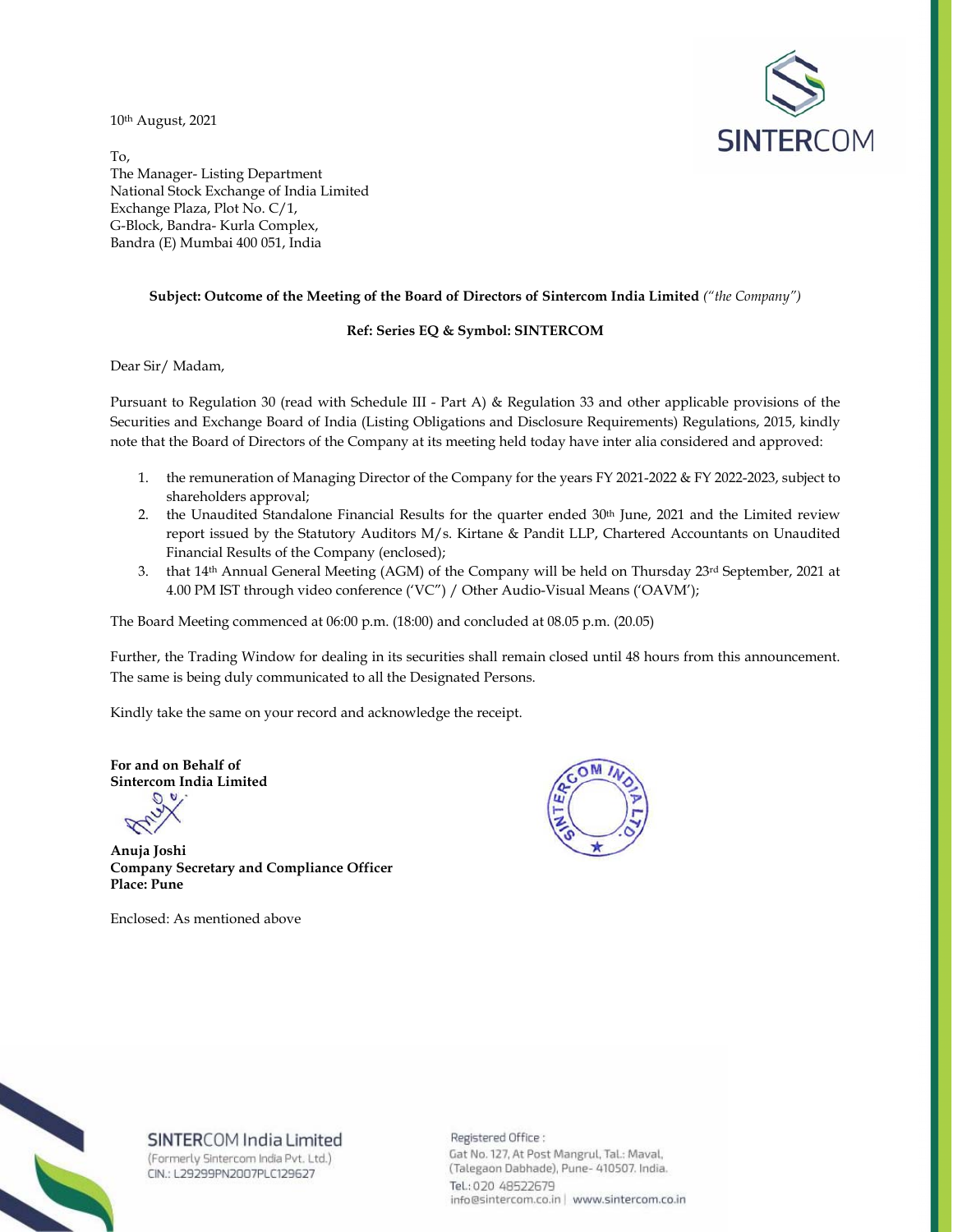# KIRTANE  $\bigotimes$  PANDIT LLP

# INDEPENDENT AUDITOR'S REVIEW REPORT ON THE QUARTERLY **UNAUDITED FINANCIAL RESULTS**

# To the Board of Directors of Sintercom India Limited

- $1.$ We have reviewed the accompanying statement of unaudited financial results of Sintercom India Limited (the "Company") for the quarter ended June 30, 2021 ("the Statement"), being submitted by the Company pursuant to the requirement of Regulation 33 of the SEBI (Listing Obligations and Disclosure Requirements) Regulations, 2015, as amended.
- $\mathcal{L}$ This statement is the responsibility of the Company's Management and has been approved by the Board of Directors, has been prepared in accordance with the recognition and measurement principles laid down in Indian Accounting Standard 34, (Ind AS 34) "Interim Financial Reporting" prescribed under Section 133 of the Companies Act. 2013 as amended. read with relevant rules issued thereunder and other accounting principles generally accepted in India. Our responsibility is to express conclusion on the Statement based on our review.
- $\overline{3}$ . We conducted our review of the Statement in accordance with the Standard on Review Engagements (SRE) 2410 "Review of Interim Financial Information Performed by the Independent Auditor of the Entity", issued by the Institute of Chartered Accountants of India. This Standard requires that we plan and perform the review to obtain moderate assurance as to whether the financial statements are free of material misstatement. A review is limited primarily to inquiries of company personnel and analytical procedures applied to financial data and thus provides less assurance than an audit. We have not performed an audit and accordingly, we do not express an audit opinion.  $8.PA$



Kirtane & Pandit LLP **Chartered Accountants** Pune Mumbai | Nashik | Bengaluru | Hyderabad | New Delhi Regd. Office: 5<sup>th</sup> Floor, Wing A, Gopal House, S.No. 127/1B/1, Plot A1, Opp. Harshal Hall, Kothrud, Pune - 411 038, India | Tel: +91 20-67295100 / 25433104 www.kirtanepandit.com | Email : kpca@kirtanepandit.com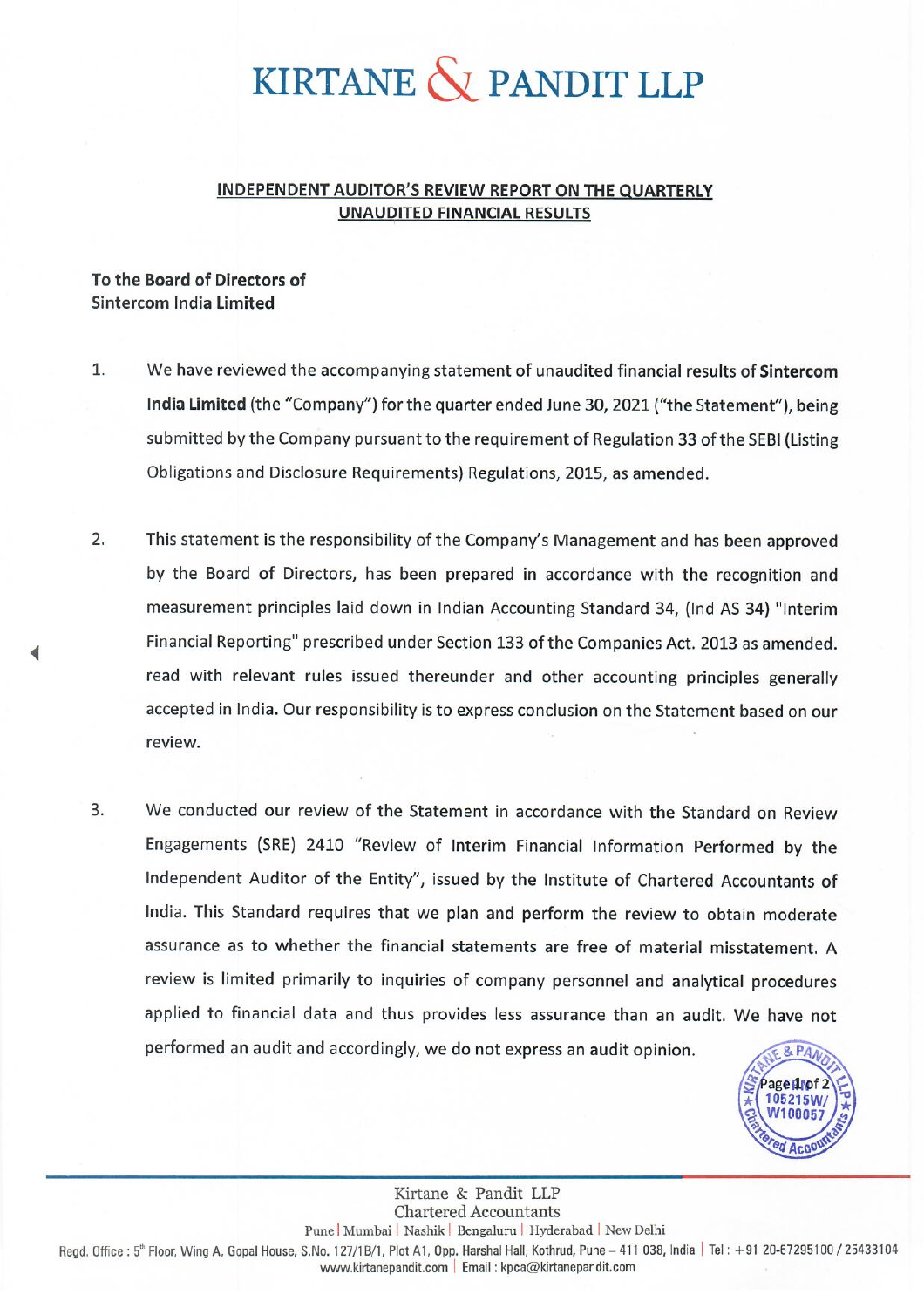Based on our review conducted as above, nothing has come to our attention that causes us 4. to believe that the accompanying Statement prepared in accordance with applicable accounting standards and other recognized accounting practices and policies has not disclosed the information required to be disclosed in terms of Regulation 33 of the SEBI (Listing Obligations and Disclosure Requirements) Regulations, 2015 including the manner in which it is to be disclosed, or that it contains any material misstatement.

For Kirtane & Pandit LLP **Chartered Accountants** Firm Registration No.105215W/W100057

**Parag Pansare** Partner Membership No.: 117309

UDIN: 21117309AAAANY3886

Pune, August 10, 2021

Kirtane & Pandit LLP **Chartered Accountants**